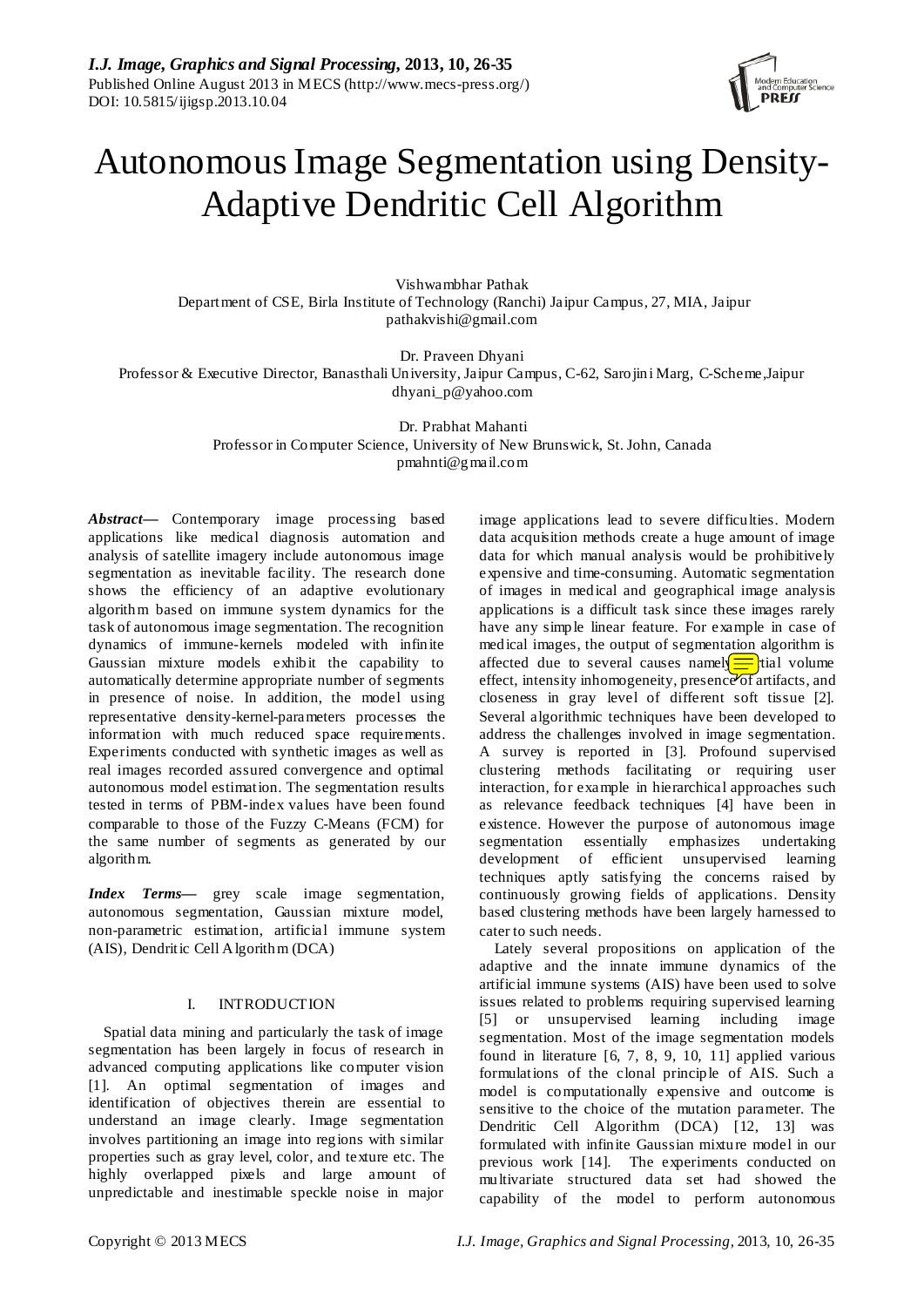exploration of arbitrary shape of clusters. The clustering performed and the error rate were found to be comparable to those of the tests with same number of clusters generated through the standard K-means method. Yet the model was observed to be sensitive to initialization. The present work demonstrates adaptive-DCA formulated using the Gaussian mixture, wherein a *necrosis-pressure gradient threshold* has been introduced to control the splitting of clusters. This controlled splitting represents generation of antibodies only on certain aging of danger signals as per the danger theory [15, 16] of immune kinetics. The model was applied to the task of autonomous image segmentation. To obviate sensitivity to initialization, initially two clusters were generated through K-means applied over significant quantiles instead of the entire data. To ensure optimal solution several iterations of the EM runs were recorded and then the best solution was taken as the output. The experiment section details the properties of convergence and robustness of the algorithm investigated with synthetic as well as real images with presence of noise that have been. The segmentation quality was compared on basis of the PBM-index. This measure represents the proportion of the intercluster/intra-cluster affinities. To test the validity of the outcome, the Fuzzy C-Means (FCM) was executed over the same set of images and for the same number of clusters as generated autonomously by the adaptive-DCA. The high PBM-value generated with FCM in respective cases confirm the quality of the results generated by the adaptive-DCA.

In the following, section II presents a brief literature survey of related work identifying the issues and scope for the problem underhand. In section III design and algorithm of the Adaptive-DCA is described followed by description of the related implementation aspects contained in section IV. The results of the experiments and analysis of experiments are presented in section V. Section VI explores scope for improvement.

# II. RELATED WORK

Probabilistic and stochastic modeling of images has substantially served in capturing the intrinsic characteristics of images in few parameters and in quantitatively specifying natural constraints of the phenomenon generating the images. Image modeling and analysis based on such methods focuses on the key issues of model selection, sampling, parameter estimation, and goodness-of-fits [17]. The core works that harness the principles of statistics for development of robust clustering methods have addressed to challenging issues like learning in the presence of missing data values and noises as in work by Martin [18], and to effectively speedup the learning [19]. The execution of image segmentation methods over huge pixel information is perceivably expensive considering the time and space complexities. Data clustering Models based on artificial immune systems (AIS) have addressed this issue. ARIA [20] demonstrated reduced memory

usage yet comprehensive computation for extracting the inherent clusters. Another formalism blending AIS model with probabilistic distribution mixture model has been applied in INDIE [21] for the task of density estimation. They have employed the immune network metaphor of the AIS, which was earlier applied for clustering in aiNet [22]. The clustering methods applying operations over graph like recursive pruning of minimum spanning tree (MST) as in aiNet have yielded success in determining hierarchical clusters efficiently. However to determine optimal graph components automatically, we would have to consider applying such operations across several iterations to evaluate all possible groupings. A little effort on counting the candidate groups convinces that such formulation for autonomous segmentation mechanis m would cause a NP-hard problem and hence not computationally viable. Among recent works to apply AIS mechanism in image segmentation, the work presented in [23] is remarkable. It has used the clonal principles of immune dynamics, which is computationally expensive. The method is applicable for K-segment determination when the number K of desired segments is pre-specified. Successful implementations of such models illuminate the pathway for development of efficient and robust image segmentation algorithm tuning in the probabilistic and stochastic models of immune dynamics for efficient autonomous computation of image segments. Several adaptations of the clonal principles of immune systems have been applied to solve optimization problems [7]. When the solution is represented by a vector of attributes imitated as antibodies of AIS, the population of candidate solutions may contain partial high quality solutions to the problem. The antibodies in the population might contain partial solutions to the global problem, which can be seen as building blocks of the clonal-AIS functionality. The authors of GAIS [24] observed that affinity maturation implemented in traditional cloning principle based AIS required cloning followed by the mutation of the newlygenerated cells. Considering that the mutation operator cannot discover by itself crucial relationships among the variables of the problem, thus pinpointing the lack of ability to identify and effectively manipulate building blocks of the problem underhand. Bayesian formulation of the immune system functions was developed and applied to the task of multi objective optimization in MOBAIS [8] and was further refined in BAIS [9] for effective handling of the building blocks which also enhance its application to subspace learning problems like image segmentations. The model demonstrated in BAIS replaced the traditional mutation operator with a probabilistic model representing the probability distribution of the promising solutions found so far. Successful application of these models justified adoption of the Bayesian network as the probabilistic model, and reemphasized its capability to properly capture the most expressive interactions among the variables of the problem. Yang's AIS model [11] for image segmentation using fused complementary features of image also applied the clonal principle for determining the optimal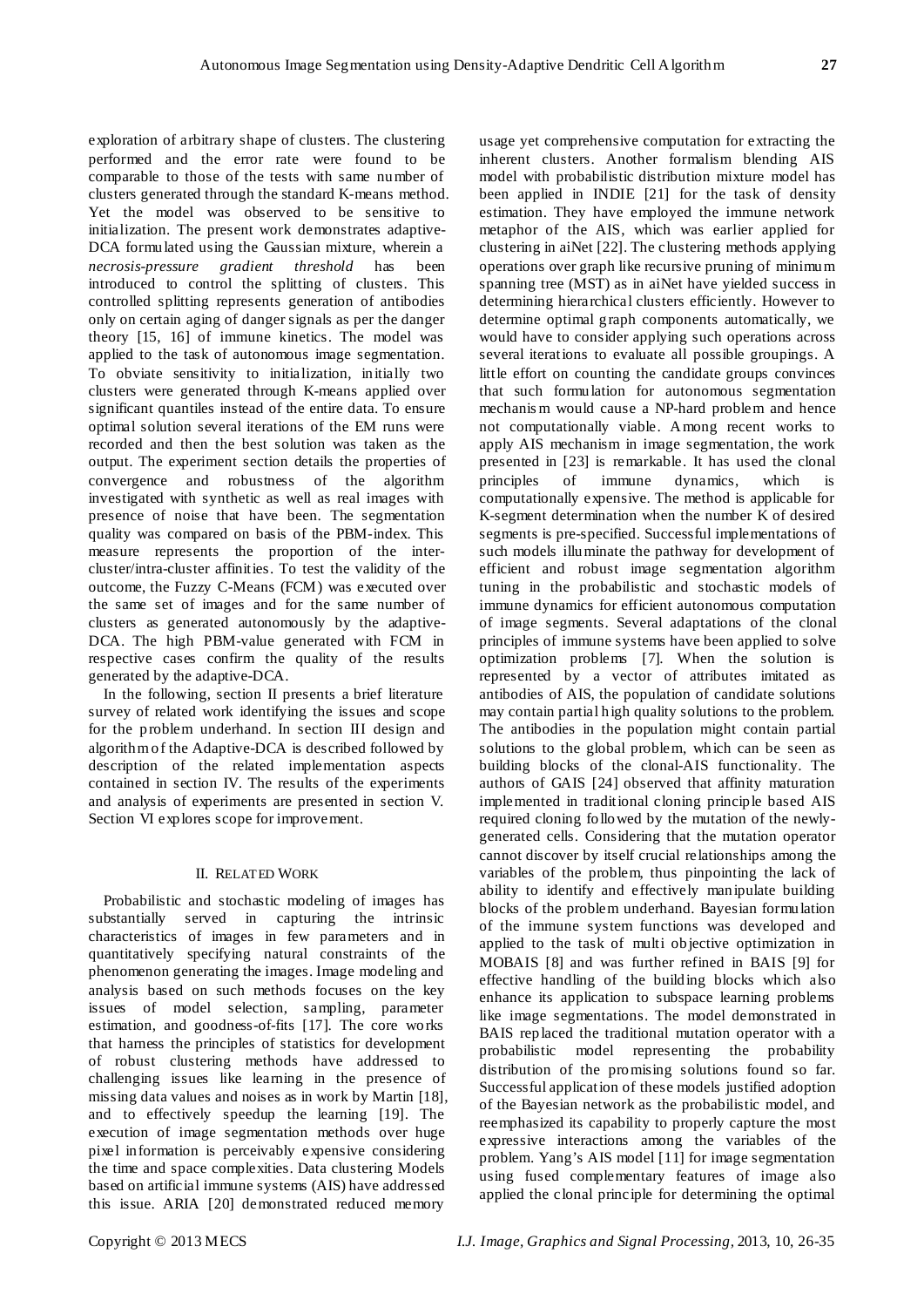segmentation. The method applied pareto-ranking to search through the solution space. It can be observed that the above image segmentation methods based on clonal-AIS are computationally expensive and are highly sensitive to choice of the mutation parameter.

## III. ADAPTIVE-DCA FOR AUTONOMOUS IMAGE SEGMENT ATION

The prime goal of the work was to implement a program to determine segments in an image without need of human intervention. The recognition dynamics of the DCA was exploited to develop a self-adaptive segmentation model employing robust information exploration capabilities of statistical methods. An adaptation of the Dendritic Cell Algorithm (DCA), the danger theory based immune dynamics of the Dendritic Cells, was implemented as the first component of the model. The functional dynamics of the DCA is applied for recognition of incoming data; assigning them to one of the existing clusters or to create a new cluster in case of the danger signal. The second design component incorporated is the mixture of exponential family kernels to model pixel data in the current 'window' with respect to the mixture components; each mixture component being represented by a parameter-vector indicating individual image segments. In nutshell, an image segment is learned by the model as an antibody; which in turn would be implemented as a parameter-vector corresponding to an appropriately chosen distribution function. The stimulation level of an antibody on presentation of a new antigen resembles the posterior weights of a segment. The danger signals may be observed to resemble the outliers; memorizing the danger signal in newly created dendritic cells helps in finding out similar antigen (input data) in future input. Further splitting of a heavier (guarded by the threshold 'eps') but less dense cell taken in the context of clustering avoids over fitting of data. The clustersplitting threshold 'eps' taken here may be considered as the necrosis-pressure gradient threshold which controls generation of antibodies only on certain aging of danger signals as per the danger theory of immune kinetics. The infinite mixture models representing the components as their parameter-sets have been dependably applied in several algorithms to handle arbitrary shapes of clusters with reduced need for memory e.g. in [20]. On the other hand, the danger signal based splitting and merging steps of the Dendritic Cells immune function facilitates self adaptive learning of the inherent clusters. The learning method of the DCA avoids the redundant clone formation steps involved in the 'Clonal Selection' metaphor of AIS, thus giving quicker results. Moreover it avoids the dependency of such algorithm on the choice of mutation parameter. The estimation of the optimal mixture component through appropriately controlled EM convergence has largely been strategy of several evolutionary optimization algorithms [7, 8, 9, 25]. This combination therefore fulfils the need of effective

autonomous image segmentation with reduced memory requirements.



Figure 1. Block diagram of the danger model based Autonomous Segmentation Engine

#### *A. Algorithm*

**Input** : Pixel intensity values of Image to find segments

**Output**: Antigen Types representing the corresponding image segments

#### **Process:**

1. [Data Input]  $AG \leftarrow$  Input antigens (image pixel) values)

2. [Reduce Noise]  $AG \leftarrow$  Quantile-based noise reduction over input data in AG: Filter out the first and the last  $5<sup>th</sup>$  quantiles.

3. [Initialise ARB with two DCs.] DCParam  $\leftarrow$  Apply effective clustering method, e.g. K-means to determine initial representative centers (mean) of the first two DC-Kernels in the ARB.

4. ARB  $\leftarrow$  DCKernel (DCParam) [The DCs of ARB are implemented in form of the parameter vectors (DCParam), supported with corresponding vectors to store probabilistic affinity weights assigned to each data value in the input 'Data', as generated according to DCKernel() pdf with the respective DCparam values]

5. For each *Agi* ЄAG execute lines 6-11. ## Process Further Antigens (Data values)

6. Find the affinity value with closest DC (in terms of probabilistic affinity weights for the *Agi* in existing DCs in the ARB)

7. If affinity < eps (*necrosis-pressure gradient threshold*) [Generate '*danger signal'*]

8. Create new DC in ARB (to memorise the danger signal), by assigning the new *Agi* as its centre and other essential parameters of the recognizing DCKernel set accordingly.

9. Update all DCs' posterior affinity weights to include effects of addition of new cell.

10. Otherwise, if size of closest DC is bigger than a size threshold, split the DC.

11. Update age of antigens and the danger signals

12. Update cell parameters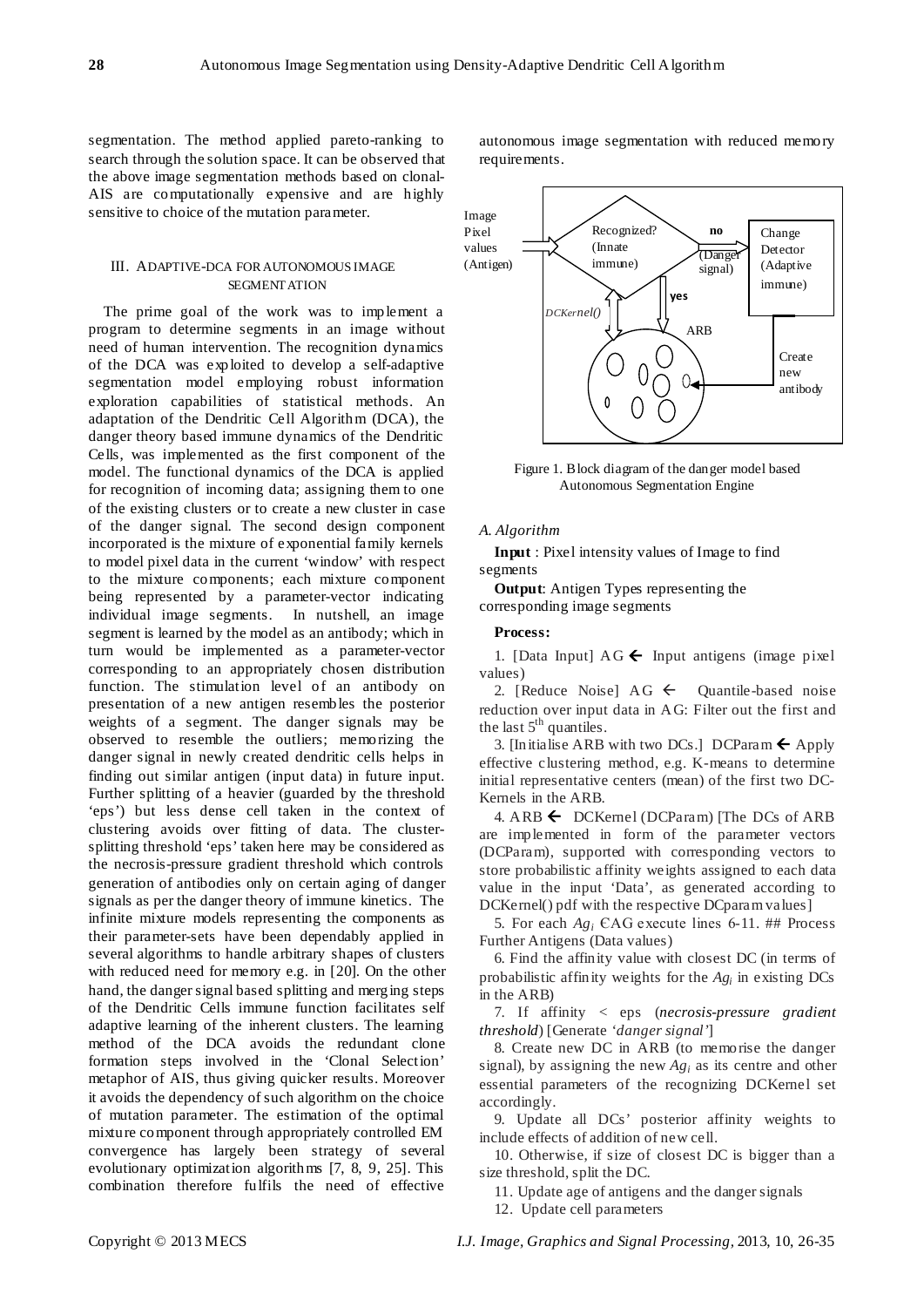13. Update DCs' affinity weights for each antigen using revised DC-parameters.

14. Compute likelihood value (Cluster quality) using log likelihood.

15. Repeat through line 4 to obtain maximum likelihood estimation of clusters.

## IV. IMPLEMENTATION ASPECTS OF THE ABOVE ALGORITHM

# *A. K-means based initialization using quantile-filtered data*

EM based learning methods are highly sensitive to initial component selection. Several techniques have been found in literature for good initialization of cluster components in evolutionary heuristics for unsupervised model selection problems. The need is satisfied by an efficient feature selection method suitable to the application. The solution in [11] for segmentation of images with fused complementary features employed the Gabor filter. Watershed filters have also been used in several other solutions. The image segmentation mechanis m provided in [25] used initial feature selection using the histogram properties, as the method used for clustering essentially performed grouping of the histogram components. In our algorithm the K-means based method was applied for initialization of the two initial clusters. The dataset was initially purged using quantiles in a way to avoid outliers.

### *B. Effect of the 'eps' keeping fixed versus adaptive*

The parameter 'eps' guides generation of new cluster if certain data values don't have the affinity to the closest segment greater than 'eps' threshold. It can be observed in the experimental results that setting up a uniform value for the parameter 'eps', to control splitting of the clusters, does not help evolve clusters. Therefore the parameter 'eps was allowed to adjust as per the current minimum affinity value given by (1).

$$
epsnew = min_affinity + (avg_affinity-min_affinity)/100.
$$
\n(1)

Thus 'eps' might increase or decrease with generation of clusters and reassignments of the image points. The need for such adaptation was felt as the low value of 'eps' set manually to .002 was found sufficient to further with the next iteration but failed to split clusters while attempting subsequent iterations, as the update minimum affinity immediately after the first iteration was observed to be as high as .4014. Adapting the 'eps' slightly beyond the respective minimum affinity value with appropriate consideration of the range of affinities calculated as the difference of the minimum and the average values. Theoretically, such adjustment of the system parameter simulates the adaptive behavior of natural immune system. Such a formulation applied to autonomous image segmentation, generated convincing results as presented in the experimental result section. It might be argued that above adjustment of the 'eps'

parameter might make the iterations caught in infinite generation of clusters if the input image was highly degenerate and originally no significant cluster was present; causing the 'eps' values to be very low even after dynamic adjustments. However, any such image would not be of any use either and we may assume with a note of practicability that the above formulation benefits in the target applications of image segmentation.

# *C. Convergence performed using log-likelihood computation*

A threshold of 1E-20 for log-likelihood change was found sufficient to terminate the learning iterations with stable model estimation across several tests. The results varied across the subsequent conducted tests. The experimental result section shows respective outcomes with optimal values of the segmentation quality measure.

One among the alternatives for the loglikelihood measure for testing the convergence found in literature was the PBM-*index* [26]. However the PBM-*index*  increases monotonically and tends hence its limiting behavior for  $C\rightarrow N$  (C being the number of clusters detected and N is the length of the data set) is nonconvergent [27]. So PBM is not so impressive index for controlling convergence of model estimation process. Another option proposed in [28] was of a point symmetry index (SI), which showed promising properties for pixel-wise assignment. But model estimation using this measure is computationally expensive if it is required to be computed several times during learning iterations. As the task of image segmentation does not emphasize exact pixel assignments, we find the log-likelihood estimation sufficient for our need.

#### *D. Quality testing with PBM:*

PBM-*index* was initially proposed by Pakhira [26] as a discriminant measure for unsupervised classification problems and has been used widely [11] for successful results in testing quality of clusters generated by respective algorithms. The PBM-*index* is defined as in (2).

$$
PBM(c) = \left(\frac{1}{c} \times \frac{E_1}{E_c} \times D_c\right)^2 \tag{2}
$$

Where  $c$  is the number of clusters such that,

$$
E_c = \sum_{i=1}^{c} E_i,
$$
  
\n
$$
E_i = \sum_{j=1}^{n} \mu_{ij} ||x_i - v_j||, \text{ and}
$$
  
\n
$$
D_c = \max_{ij=1}^{c} ||v_i - v_j||
$$

Here *n* is the total number of points in the data set,  $U(S) = [\mu_{ij}]_{c \times n}$  is a partition matrix for the data and  $v_i$  is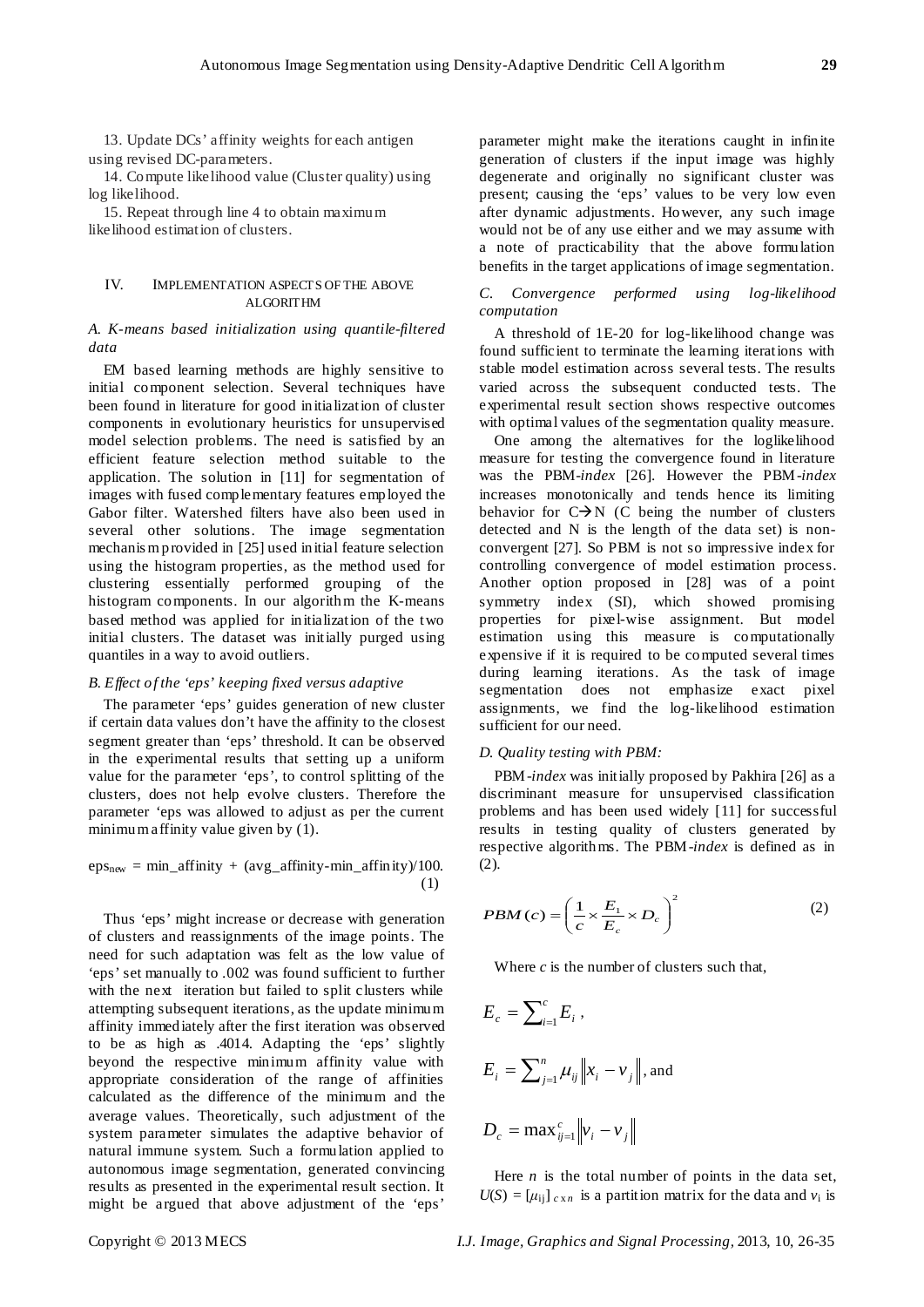the center of the  $i<sup>th</sup>$  cluster. The objective is to maximize this index in order to obtain the actual number of clusters.

## V. EXPERIMENTAL RESULTS

The development of the algorithm and its application to autonomous segmentation involved experiments conducted in two stages.

## *A. First Stage Experiment*

In the first stage, tests over the convergence and segmentation properties of the Gaussian and the Poisson mixture components were performed; so that an appropriate formulation for the DCKernel() function be selected to estimate stimulation of DC on presentation of new antigen (a pixel value). The AIS based adaptive model presented in the algorithm above makes use of the density based kernels to add more and more clusters on finding a danger signal produced due to an antigen not activating any of existing antibodies. This adaptive model applies an infinite learning model; let us call the variations as the artificial immune Gaussian mixture model (AIGMM) and artificial immune Poisson Mixture model (AIPMM) respectively. The models were tested with a grey-level satellite image of landscape. The convergence of the learning algorithm was tested through maximization of log-likelihood of the posterior affinity weights, as given in the algorithm above. As observed in the visual outcome shown in figure 2, the Gaussian model converges earlier than the Poisson model; in fact convergence of later could not be achieved even until running the models until generation of 5 segments. As we observe in Figure 2, the segmentation achieved through the AIPMM shows slight modification in the right half of the image with more number of segments in comparison to those of the AIGMM. However, due to the difficulty of non-convergence of the AIPMM as compared to the assured convergence of the AIGMM, the former is considered an inferior choice for the model estimation purpose. The outcome of the AIGMM is comparable to that of the widely used segmentation method Fuzzy C-means (FCM), tested for generation of 3 segments. Observing the results of the AIGMM and the FCM in comparison with the original image, it is found that the AIGMM avoids the unnecessary segregation in form of extra black patches in the middle portion of the right half of image of FCM. The observation of the left upper portion also shows better 'automatic' segmentation by the AIGMM in comparison to FCM used for the same number of segments.



Figure 2: Image Segments generated: a) Original Image b) AIGMM:1.602sec c)FCM : 0.7836 sec. d) AIPMM: 2.74sec e) Log likelihood convergence plot for AIGMM f) Log likelihood convergence plots for AIPMM

## *B. Analysis of performance of Gaussian Mixture vis-àvis Poisson Mixture based model estimation*

The results of experiments conducted in the first stage indicated the use of the Gaussian mixture components to formulate the function DCKernel(); for computing the affinities of the antigens to the antibodies and guide further evolution of optimal sets of antibodies representing the image segments. Observed theoretically, the estimation of the Poisson mixtures uses only single parameter  $\mu_i$  that is the mean of each mixture component. In case two components generated during the evolution process have similar  $\mu_i$  values, they would in essence represent the same feature. If the means become equal, the two corresponding components would not be identified uniquely. Such evolutions during the learning process, would affect the convergence adversely and estimation becomes intractable. In such case the data points would have equally valid and significant affinity to each segment giving high likelihood, while on the contrary undesirable segments would be present. In case of the Gaussian mixtures variance or std. deviation is used as another parameter. A characteristic problem related to cluster assignment was argued in [29]. It is observed that in case of two components having close means, the component with the larger variance would be split. The resulting segment with s maller variance would have a higher likelihood so causing it to attract the points close to the common mean of the two segments. Thus the component with larger variance would contain the points farther from the mean, both high and low, although the later being disjointed in grey level. We observe that this problem of controlling the splitting of component is handled appropriately within the framework of the adaptive-DCA discussed below wherein the system parameter 'eps' is used to simulate the process of necrosis occurring during the self-adaptive natural immune system.

### *C. Second Stage Experiment*

In the second stage experiments were conducted to test the image segmentation efficiency and other relevant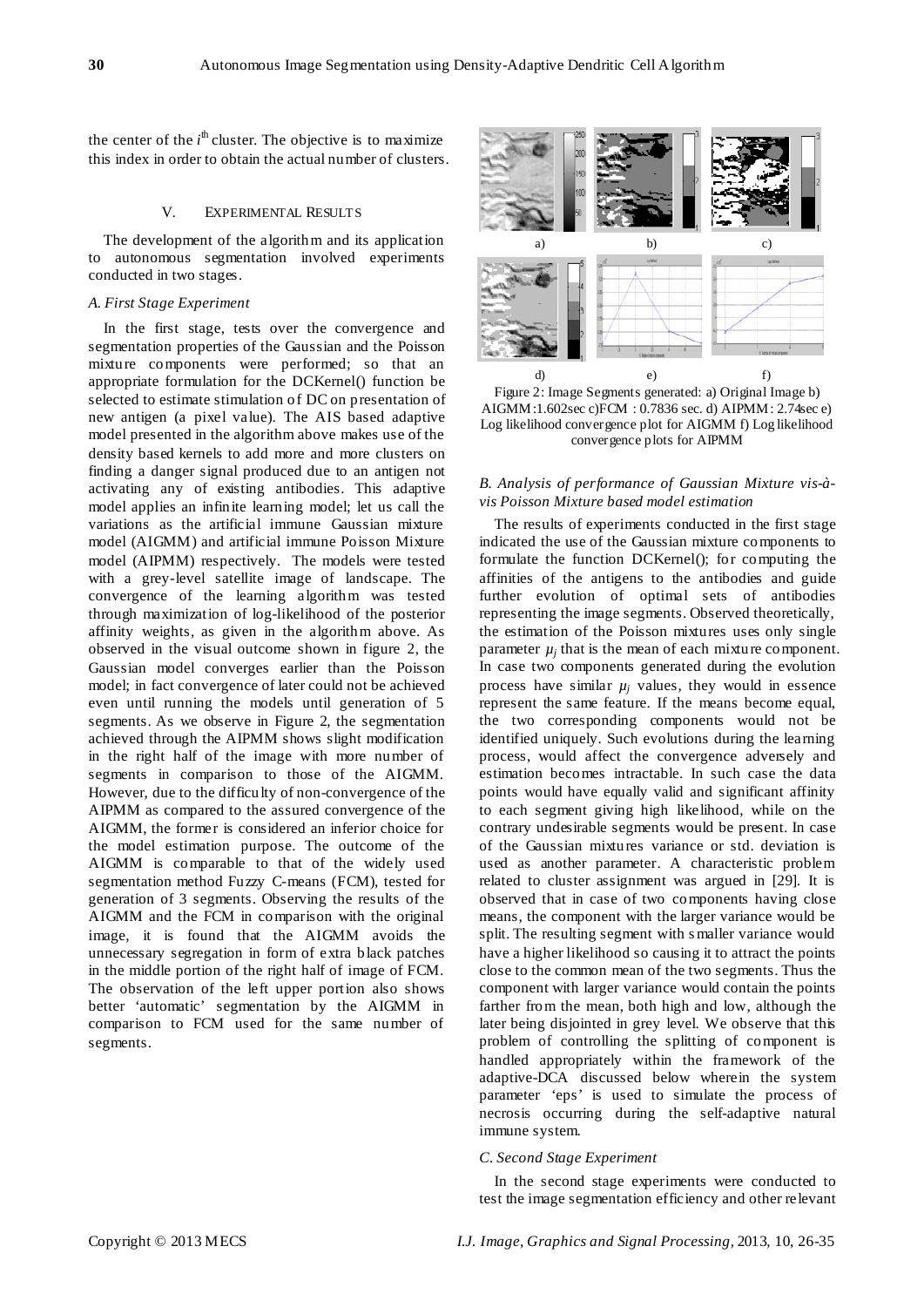properties of our algorithm. The quality of segmentation performed autonomously by our algorithm were then compared with those of the FCM executed for the same number of components as generated by the former, contrasted on the basis of the PBM measure. The results of experiments presented in subsequent section convincingly support viability of the proposition.

When tested for the synthetic data with Gaussian noise, as used above, setting up a uniform splitting threshold resulted into very few clusters when low and when set to a high value, it created numerous segments, impractical for acceptance. Following are the typical results representing outcomes of several executions for threshold value 0.002 with the five-segment image. When observed, the minimum probabilistic-affinity value was around .4 after the iteration progressed with the two resulting segments. Quite perceivably the subsequent iterations did not split segments beyond two.



Figure 3. Segmentation with DCA without the necrosispressure-gradient applied over synthetic five segment image : a) Image with Gaussian Noise, b) Corresponding histogram, c) Image after segmentation d) Corresponding histogram, e) Loglikelihood convergence plot, f) Q-Q plot



Figure 4. Segmentation with DCA without the necrosispressure-gradient applied over Landscape SAR Image: a) Image without Noise, b) Corresponding histogram, c) Image after segmentation d) Corresponding histogram, e) Loglikelihood convergence plot for EM, f) Q-Q plot



Figure 5. Segmentation with DCA having the necrosispressure-gradient applied over synthetic data with five segments: a) Image without Noise, b) Corresponding histogram, c) Image after segmentation d) Corresponding histogram, e) Log-likelihood convergence plot, f) Q-Q plot



Figure 6. Segmentation with DCA having the necrosispressure-gradient applied over synthetic data with four segments: a) Image with Gaussian Noise, b) Corresponding histogram, c) Image after segmentation d) Corresponding histogram, e) Log-likelihood convergence plot, f) Q-Q plot



Figure 7. Segmentation with DCA having the necrosispressure-gradient applied over Brain MRI image: a) Image with Gaussian Noise, b) Corresponding histogram, c) Image after segmentation d) Corresponding histogram, e) Loglikelihood convergence plot, f) Q-Q plot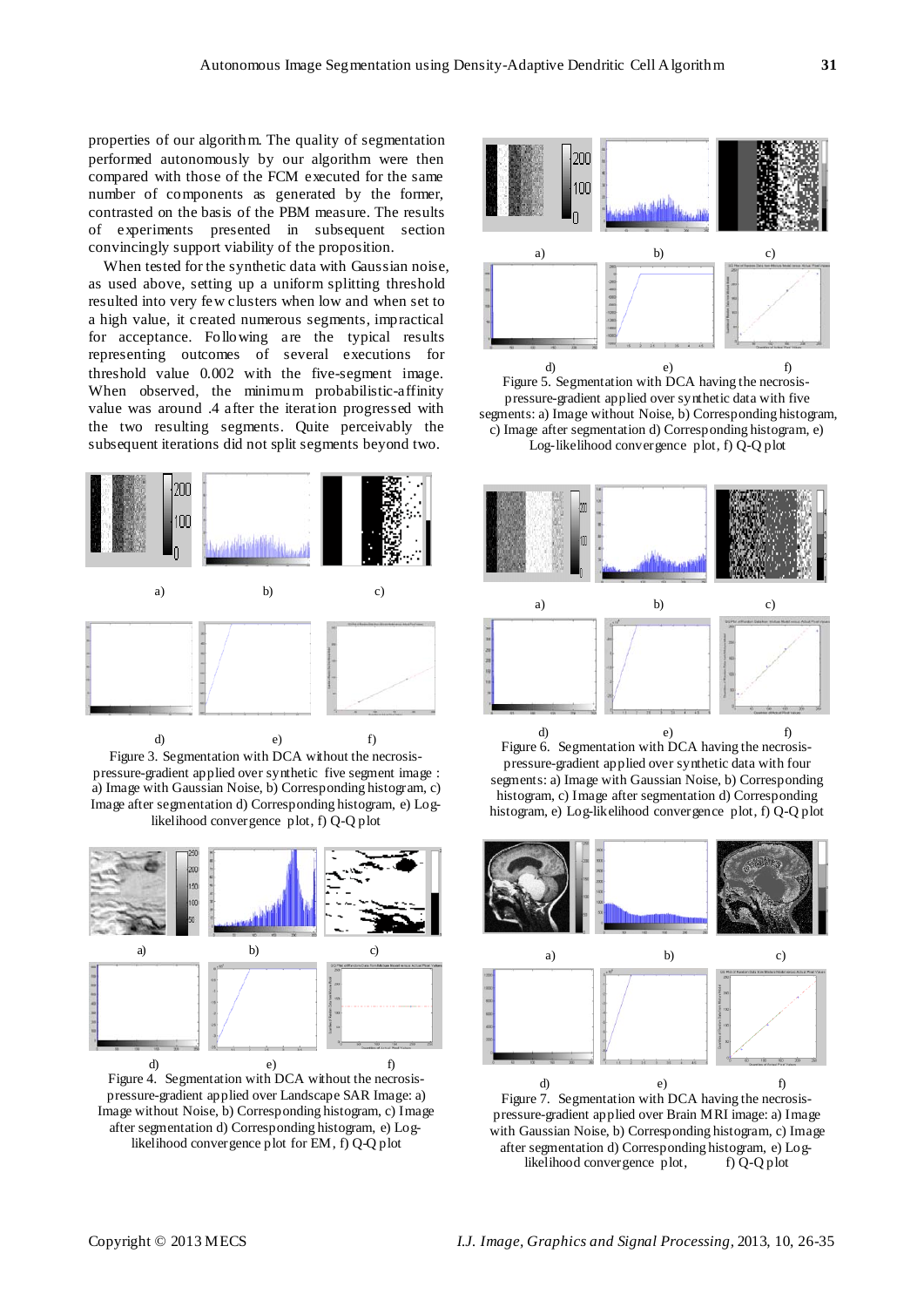

Figure 8. Segmentation with DCA having the necrosispressure-gradient applied over Landscape SAR Image: a) Image without Noise, b) Corresponding histogram, c) Image after segmentation d) Corresponding histogram, e) Loglikelihood convergence



Figure 9. Segmentation with DCA having the necrosispressure-gradient applied over Landscape SAR Image: a) Image with Gaussian Noise, b) Corresponding histogram, c) Image after segmentation d) Corresponding histogram, e) Loglikelihood convergence plot, f) Q-Q plot



Figure 10. Segmentation with FCM for K=4 to match with the result through the adaptive-DCA: a) Landscape SAR Image without noise b) segmented image c) Landscape SAR Image with Gaussian noise d) segmented image e) Brain MRI image without noise f) segmented image g) Brain MRI image with Gaussian noise h) segmented image

# *D. Analysis of autonomous model estimation with Gaussian mixture model employing adaptive splitting threshold for the DCA*

As can be observed in the figures 5.c and 6.c, a stable solution typically detects 4 segments in both the synthetic images presented with Gaussian noise. Although the image reported in the first column was originally created with 5 segments; however, the histogram corresponding to the gray scale image shows that 4 modes dominate the distribution of pixel intensities. The two modes occurring in the middle of the histograms in figures 5.b and 6.b are less distinct though. Similar observation is drawn from the figures 7 and 8. The log-likelihood convergence graphs shown in figures (3-9).e and corresponding values in Table I in respective columns show the convergence of the algorithm. The quantile-quantile plots (Q-Q plots) between the actual data and the estimated mixture model, given in figures (3-9).f represent the segmentation quality. In case one or more plotted quantile-points deviate significantly beyond the diagonal, each case indicates a classification error. The respective  $Q-Q$  plots shown in figure  $(5-9)$ . e are identical and quantiles fall closely along the diagonal. The outlying points in top right corners each indicate little classification error. The high PBM scores of the resulting model components corresponding to figures 5-9, as given in Table I indicate acceptability of the estimated segmentation.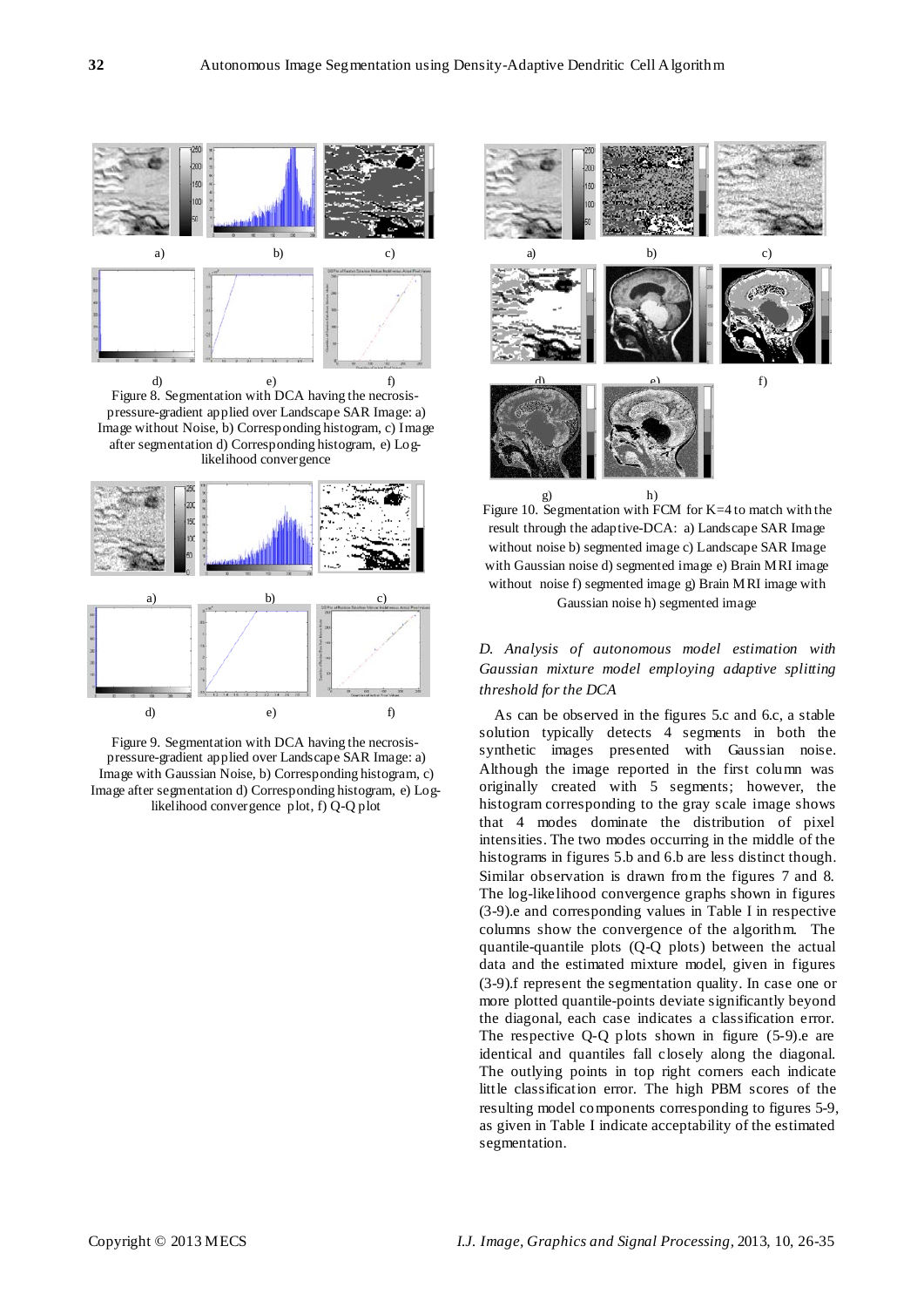TABLE I**.** LOG-LIKELIHOOD VALUES OBTAINED DURING CONSEQUENT PASSES AS REPRESENTED IN EM CONVERGENCE PLOTS IN RESPECTIVE REFERENCE FIGURES AND THE CORRESPONDING PBM VALUES REPRESENTING SEGMENTATION QUALITY. NUMBERS WITHIN PARENTHESIS ALONG WITH EACH LOGLIKELIHOOD VALUE REPRESENT THE CORRESPONDING COMPONENT COUNTS; THE OPTIMAL VALUES ARE SHOWN IN BOLD LETTERS. THE PBM VALUES SHOWN ARE THE TYPICAL AVERAGE VALUES ACROSS 10 EXECU TIONS OF THE SEGMENTATION ESTIMA TION.

| Reference | Algorithm model                           | Data Set                    | Loglikelihood Value                        | <b>PBM</b> Value |
|-----------|-------------------------------------------|-----------------------------|--------------------------------------------|------------------|
| FigureNo. |                                           |                             | (Number of Components)                     |                  |
| Figure 3  | <b>DCA</b><br>without<br>the<br>necrosis- | synthetic data-five segment | $-1.6535e+004(2) - 5.8731e-14(2)$ ,        | 83.983           |
|           | pressure-gradient                         |                             | $-3.0420e-014(2)$ , $-1.8541e-14(2)$ ,     |                  |
|           |                                           |                             | $-1.9318e-014(2)$                          |                  |
| Figure 4  | -do-                                      | Landscape SAR Image         | $-3.3070e + 004(2) - 7.7827e - 14(2)$ ,    | 3.6974           |
|           |                                           |                             | $-7.6050e - 014(2)$ , $-1.1124e - 013(2)$  |                  |
| Figure 5  | Adaptive-DCA with the necrosis-           | synthetic data-five segment | $-1.6535e+004(2) - 6.0840e-14(2)$ ,        | $1.1246e + 003$  |
|           | pressure-gradient                         | with Gaussian noise         | $-2.3315e-015(3),$ <b>3.7303e-014(4)</b> , |                  |
|           |                                           |                             | $8.1046e - 015(5)$                         |                  |
| Figure 6  | $-do-$                                    | synthetic image-four        | $-2.7048e + 004(2) - 1.1258e - 13(2)$ ,    | 1.3884e+003      |
|           |                                           | segment                     | $-6.9167e-014(3)$ , $-1.8541e-14(4)$ ,     |                  |
|           |                                           |                             | $-8.9928e-014(5)$                          |                  |
| Figure 7  | $-do-$                                    | Brain MRI with Gaussian     | $-8.1866e+005(2)$ , $-4.2510e-12(2)$ ,     | 835.4234         |
|           |                                           | Noise                       | $-1.9548e-012(3), -9.1649e-13(4),$         |                  |
|           |                                           |                             | $-2.4718e-012(5)$                          |                  |
| Figure 8  | $-do-$                                    | Landscape SAR image         | $-3.3070e+004(2) -7.7827e-14(2)$ ,         | $2.0362e + 003$  |
|           |                                           | without noise               | $-7.1831e-014(3)$ , $-1.3434e-14(4)$ ,     |                  |
|           |                                           |                             | $-2.4758e-014(5)$                          |                  |
| Figure 9  | $-do-$                                    | Landscape SAR image with    | $-3.3915e+004(2)$ , $-7.8160e-14(2)$ ,     | 2.8179e+003      |
|           |                                           | Gaussian Noise              | $-1.3278e-013(3)$                          |                  |

TABLE II. PBM VALUES CORRESPONDING TO THE TEST RUNS WITH FCM PRESENTED IN FIGURE 10.

| Reference<br>Figure | Image used for testing the segment ation with FCM | <b>PBM</b><br>after<br>value<br>segmentation |
|---------------------|---------------------------------------------------|----------------------------------------------|
| No.                 |                                                   |                                              |
| Figure $10.a-b$ )   | Landscape SAR image without noise                 | 298.5766                                     |
| Figure $10.c-d$     | Landscape SAR image with Gaussian noise           | 730.1843                                     |
| Figure $10.e-f$     | Brain MRI image without noise                     | $1.7171e+003$                                |
| Figure $10.g-h$ )   | Brain MRI image with Gaussian noise               | 824.1533                                     |

Limitation of the algorithm in filtering the noise is apparent in figure 9; however it may also be observed that the boundaries of intensity changes have been aptly identified. That is what may be qualified as the strength of the algorithm that even in presence of noise the characteristic image segments are automatically determined. Although exact pixel assignments are not emphasized, it still fulfills our need since the purpose of the task of image segmentation, for example, is to detect the dominating groups within the image serving the needs of identifying organ conditions in medical imaging applications and that of detecting landscapes or geographical features in a remote sensing image processing application.

The results were compared with the Fuzzy C-Means method executed for the same input image and the Cvalue set to the one determined automatically by the execution of our algorithm. As shown in Figure 10 and Table II, the corresponding high PBM values of the output of FCM for the given number of segments reemphasize optimality of the components automatically detected by our algorithm. The limitations related to perfection of outcomes explored in the above results may be analyzed by considering the fact that the model implemented and tested here employed the Gaussian

mixture. Gaussian process (GP) models comprise one of the most popular Bayesian methods in the field of machine learning for regression, function approximation, and predictive density estimation [30]. Despite their significant flexibility and success in many application domains, GP models face difficulties in dealing with tasks entailing non-stationary covariance functions, multi-modal output, or discontinuities [31].

# VI. CONCLUSION AND FUTURE SCOPE

The results show that proper blending of the DCA recognition dynamics modeled with probabilistic density distribution based learning and added adaptive splitting parameter effectively performs autonomous detection of segments. Such model takes a theoretically apparent advantage over the AIS models based on clonal principles as the later goes through computationally expensive generative operations and are highly sensitive to choice of mutation parameters. The experimental results exhibit the autonomous model estimation capability of the adaptive extension of the DCA immune dynamics, which in itself has been known for its application to reduced-memory unsupervised learning strength. The limitation of the current formulation in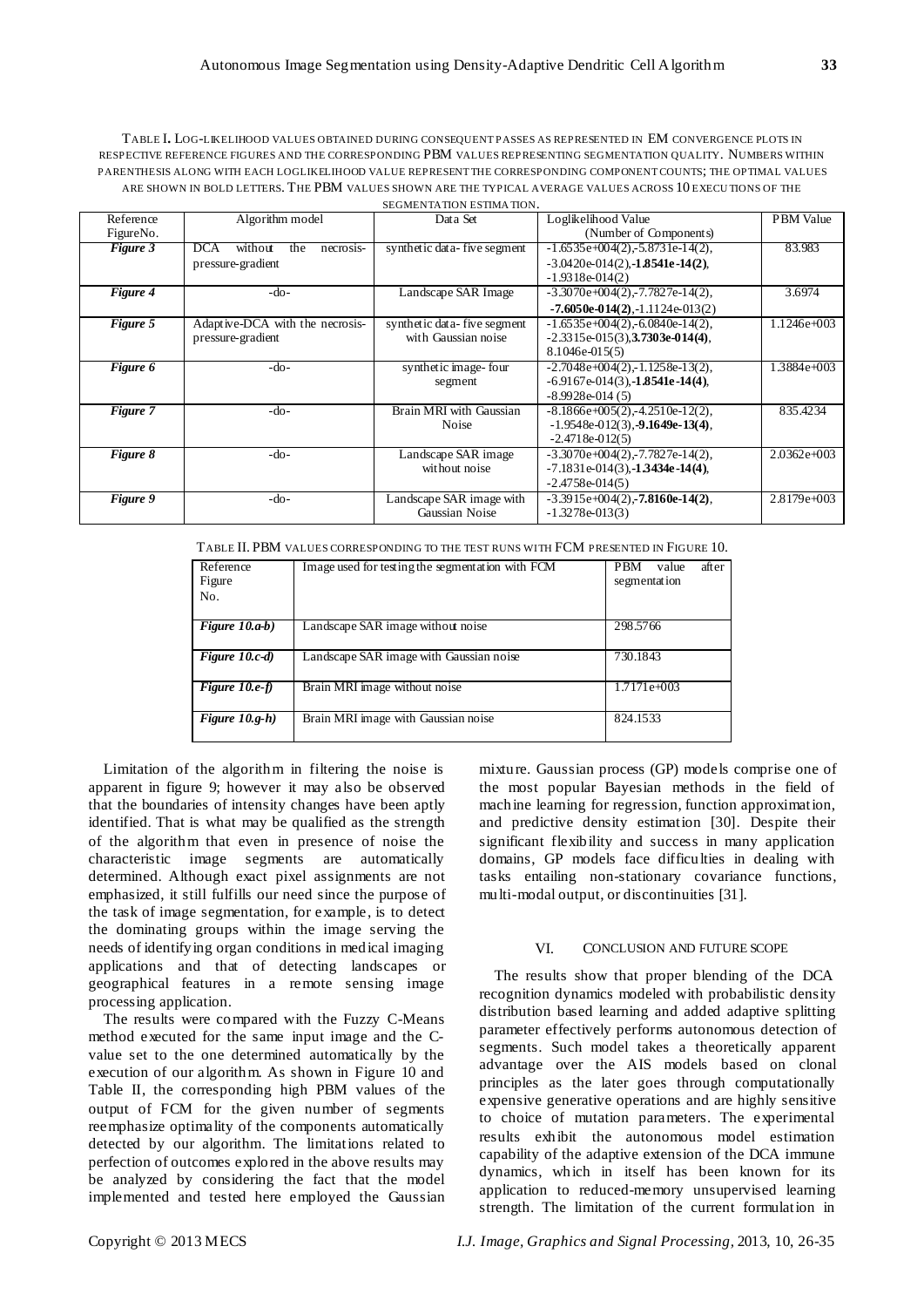handling noise appropriately was observed, and need for undertaking further model development using more intricate statistical mathematical formulations was indicated. Still the results convince the applicability of the present model to image with moderate noise. As argued in the discussions in experimental results, the autonomous model estimation facility of the implementation counts to the strength of the model developed; as it satisfactorily caters to the intended needs of the applications employing such tools; the goal is to identify the dominating blocks in the image automatically, rather than determining exact pixel belongingness. Given the conditions of image applications tested in our experiments, the GP based learning model with the adjustment parameters within DCA framework handled the segmentation sufficiently except in case of moderate noise conditions. The model presented above performs segmentation only on basis of pixel intensity values in gray-scale and does not include spatial dependency information. Such limitations explored open way for taking up development of methods with more robust mathematical and statistical approaches.

## REFERENCES

- [1] Shekhar, Shashi, Evans, Michael R., Kang, James M. and Mohan Pradeep, Identifying patterns in spatial information: a survey of methods, WIREs Data Mining & Knowledge Discovery, 1 193–214, John Wiley & Sons, Inc. doi: 10.1002/widm.25, 2011.
- [2] [Sharma,](http://www.ncbi.nlm.nih.gov/sites/entrez?cmd=search&db=PubMed&term=%20Sharma%20N%5Bauth%5D) Neeraj and Aggarwal, [Lalit M. A](http://www.ncbi.nlm.nih.gov/sites/entrez?cmd=search&db=PubMed&term=%20Aggarwal%20LM%5Bauth%5D)utomated medical image segmentation techniques, J Med Phys. Jan-Mar; 35(1):3–14, doi: [10.4103/0971-6203.](http://dx.crossref.org/10.4103%2F0971-6203.58777) [58777,](http://dx.crossref.org/10.4103%2F0971-6203.58777) 2010.
- [3] Ho, Pei-Gee Peter (Editor), Image Segmentation, InTech, Janeza Trdine 9, 51000 Rijeka, Croatia, 2011.
- [4] Neal, R. M., BAYESIAN STATISTICS 7, pp. 619– 629, Oxford University Press, 2003.
- [5] Jamal Al-Enezi, Artificial Immune Systems Based Committee Machine For Classification Application, PhD thesis submitted to Brunel University, 2012.
- [6] J. Timmis and A. Hone and T. Stibor and E. Clark, "Theoretical advances in artificial immune systems", Theoretical Computer Science, 403(1), pp. 11-32, 2008.
- [7] L.N. de Castro and F. J. Von Zuben, "Learning and optimization using the clonal selection principle," IEEE Trans. Evolutionary Computation, 6(3), pp. 239–251, 2002.
- [8] P. A. D. Castro and F. J. Von Zuben, "MOBAIS: A Bayesian artificial immune system for multiobjective optimization," Lecture Notes in Computer Science, 5132, pp. 48–59, Springer, 2008.
- [9] P. A. D. Castro and F. J. Von Zuben, "BAIS: A Bayesian Artificial Immune System for the effective handling of building blocks," Information Sciences, 179(10), pp. 1426 – 1440, 2009.
- [10] Pablo A. D. Castro and Fernando J. Von Zuben, A Gaussian Artificial Immune System for Multi-Objective Optimization in Continuous Domains, 10th International Conference on Hybrid Intelligent Systems, 2010.<br>[11] Yang, Do
- Yang, Dongdong , Jiao, Licheng, Gong, Maoguo, and Liu Fang, Artificial immune multiobjective SAR image segmentation with fused complementary features, Information Sciences 181 2797–2812, Elsevier, doi:10.1016/j.ins.2011.02.025, 2011.
- [12] Owens, N. D.L., Greensted, Andy, Timmis, Jon, and Tyrrell Andy. T Cell Receptor Signaling Inspired Kernel Density Estimation and Anomaly Detection, ICARIS 2009, LNCS 5666, pp. 122–135. Springer-Verlag Berlin Heidelberg, 2009.
- [13] J. Greensmith. The Dendritic Cell Algorithm. PhD thesis, School of Computer Science, University of Nottingham, 2007.
- [14] V. Pathak, P. Dhyani, P. Mahanti , Data Clustering with Artificial Innate Immune System Adding Probabilistic Behaviour, International Journal of Data Mining and Emerging Technologies Vol. 1 No.2, November, 77-84, doi: 10.5958/j.2249- 3212.1.2.5, 2011.
- [15] Aickelin Uwe, and Cayzer S. The danger theory and its application to artificial immune systems, In proceedings of the First International Conference on Artificial Immune Systems , ICARIS 2002, 141–148, 2002.
- [16] Greensmith Julie, Whitbrook, Amanda, and Aickelin Uwe. Artificial Immune Systems, In Handbook of Metaheuristics, Springer. 2010.
- [17] Demirkaya, O., Asyali, M.H., and Sahoo P., Image Segmentation with Matlab: Applications in Medicine and Biology, CRC Press, Taylor and Francis Group. 2009.
- [18] D. Martin, "An Empirical Approach to Grouping and Segmentation", Ph.D. dissertation, U. C. Berkeley, 2002.
- [19] Stanford, Derek C., Fast Automatic Unsupervised Image Segmentation and Curve Detection in Spatial Point Patterns, Thesis for PhD in Statistics, Unversity of Washington, 1999.
- [20] George B. Bezerra1, Tiago V. Barra1, Leandro N. de Castro2, and Fernando J. Von Zuben, Adaptive Radius Immune Algorithm for Data Clustering, ICARIS 2005, LNCS 3627, pp. 290–303, Springer-Verlag Berlin Heidelberg, 2005.
- [21] Juan Carlos Galeano-Huertas and Fabio A. González, INDIE: An Artificial Immune Network for online Density Estimation, 2009.
- [22] [Fabrício Olivetti de França,](http://www.informatik.uni-trier.de/~ley/pers/hd/f/Fran=ccedil=a:Fabr=iacute=cio_Olivetti_de.html) [Guilherme Palermo](http://www.informatik.uni-trier.de/~ley/pers/hd/c/Coelho:Guilherme_Palermo.html)  [Coelho,](http://www.informatik.uni-trier.de/~ley/pers/hd/c/Coelho:Guilherme_Palermo.html) [Pablo A. D. Castro,](http://www.informatik.uni-trier.de/~ley/pers/hd/c/Castro:Pablo_Alberto_Dalbem_de.html) Fernando J. Von Zuben: Conceptual and Practical Aspects of the aiNet Family of Algorithms. [IJNCR 1\(](http://www.informatik.uni-trier.de/~ley/db/journals/ijncr/ijncr1.html#FrancaCCZ10)1):1-35, 2010.
- [23] Yang, Dongdong , Jiao, Licheng, Gong, Maoguo, and Liu Fang, Artificial immune multiobjective SAR image segmentation with fused complementary features, Information Sciences 181,